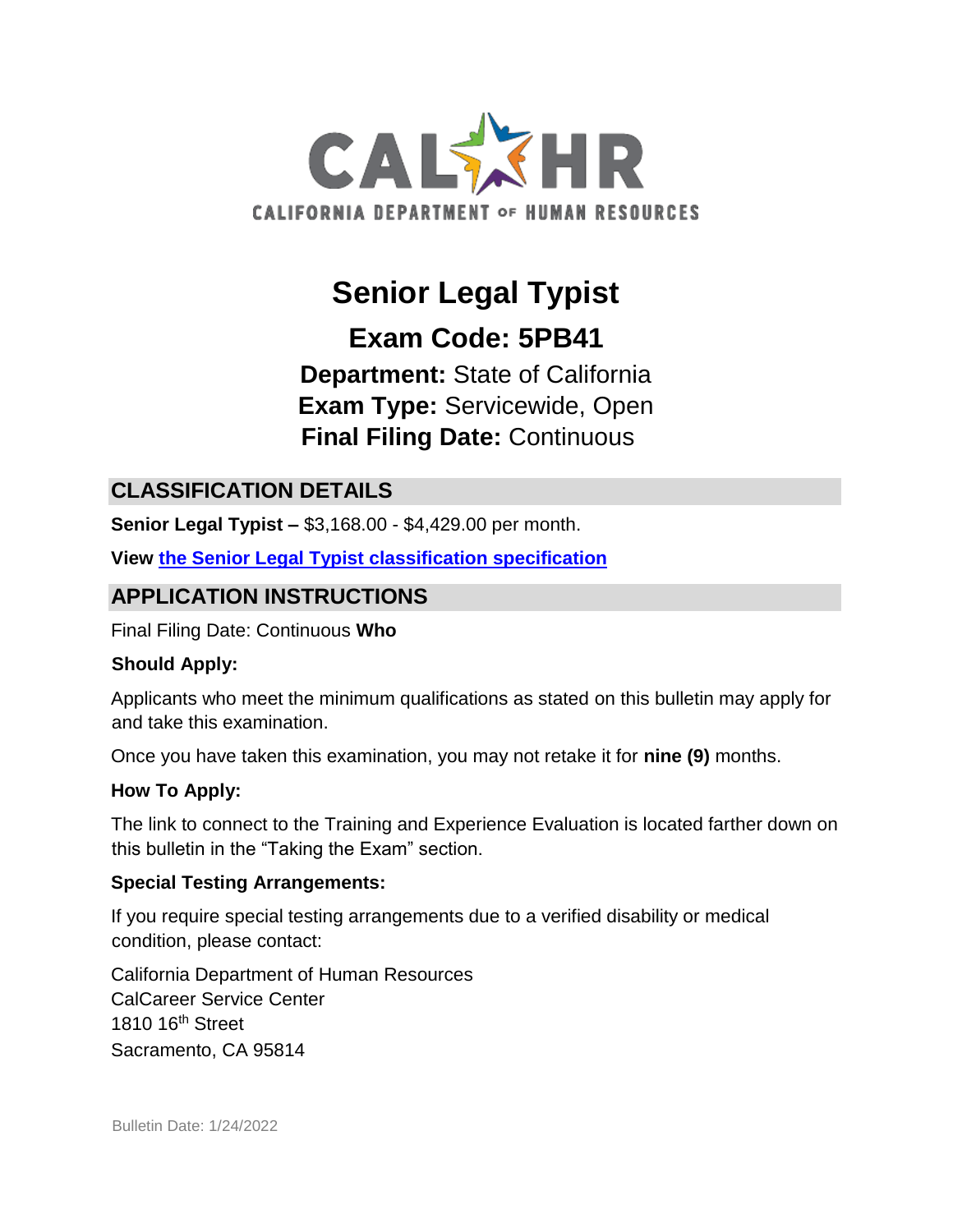Phone: (866) 844-8671 Email: CalCareer@CalHR.CA.GOV

California Relay Service: 7-1-1 (TTY and voice)

TTY is a Telecommunications Device for the Deaf, and is reachable only from phones equipped with a TTY Device

## **MINIMUM QUALIFICATIONS**

All applicants must meet the education and/or experience requirements as stated on this exam bulletin to be accepted into the examination. Part-time or full-time jobs, regardless of whether paid or volunteer positions, and inside or outside California state service will count toward experience.

#### **Senior Legal Typist**

#### **Either I**

Experience: One year of experience in [typing and clerical work,](https://jobs.ca.gov/jobsgen/5PB41A.pdf) at least six months of which shall have been in work of a [legal](https://jobs.ca.gov/jobsgen/5PB41B.pdf) nature requiring the preparation of legal [correspondence,](https://jobs.ca.gov/jobsgen/5PB41B.pdf) petitions, briefs, motions, depositions, and various [legal notices and](https://jobs.ca.gov/jobsgen/5PB41C.pdf) [forms.](https://jobs.ca.gov/jobsgen/5PB41C.pdf) [A](https://jobs.ca.gov/jobsgen/5PB41C.pdf)cademic education above the 12th grade may be substituted for six months of the required general experience on the basis of either one year of [general education](https://jobs.ca.gov/jobsgen/5PB41D.pdf) being equivalent to three months of general experience, or one year of [education of a](https://jobs.ca.gov/jobsgen/5PB41G.pdf) [business or commercial nature](https://jobs.ca.gov/jobsgen/5PB41G.pdf) [b](https://jobs.ca.gov/jobsgen/5PB41G.pdf)eing equivalent to six months of general experience. **OR II** 

Completion of [a](https://jobs.ca.gov/jobsgen/5PB41E.pdf) **certificated legal secretarial program** at either a regionally **accredited** [college or business school](https://jobs.ca.gov/jobsgen/5PB41F.pdf) approved by the Bureau of Private Postsecondary and Vocation Education and accredited by the Accrediting Council for Independent Colleges and Schools may be substituted for all of the required general and legal experience.

## **POSITION DESCRIPTION**

#### **Senior Legal Typist**

This class is typically used for incumbents performing the less complex legal secretarial work in State service.

Under general supervision, in either a secretarial capacity or in a typing pool, incumbents perform legal typing and difficult clerical work that may involve transcribing dictation from a dictating machine and performing related office work required in preparing and processing a variety of legal documents.

#### **EXAMINATION SCOPE**

This examination consists of the following components:

**Training and Experience Evaluation –** Weighted 100% of the final score.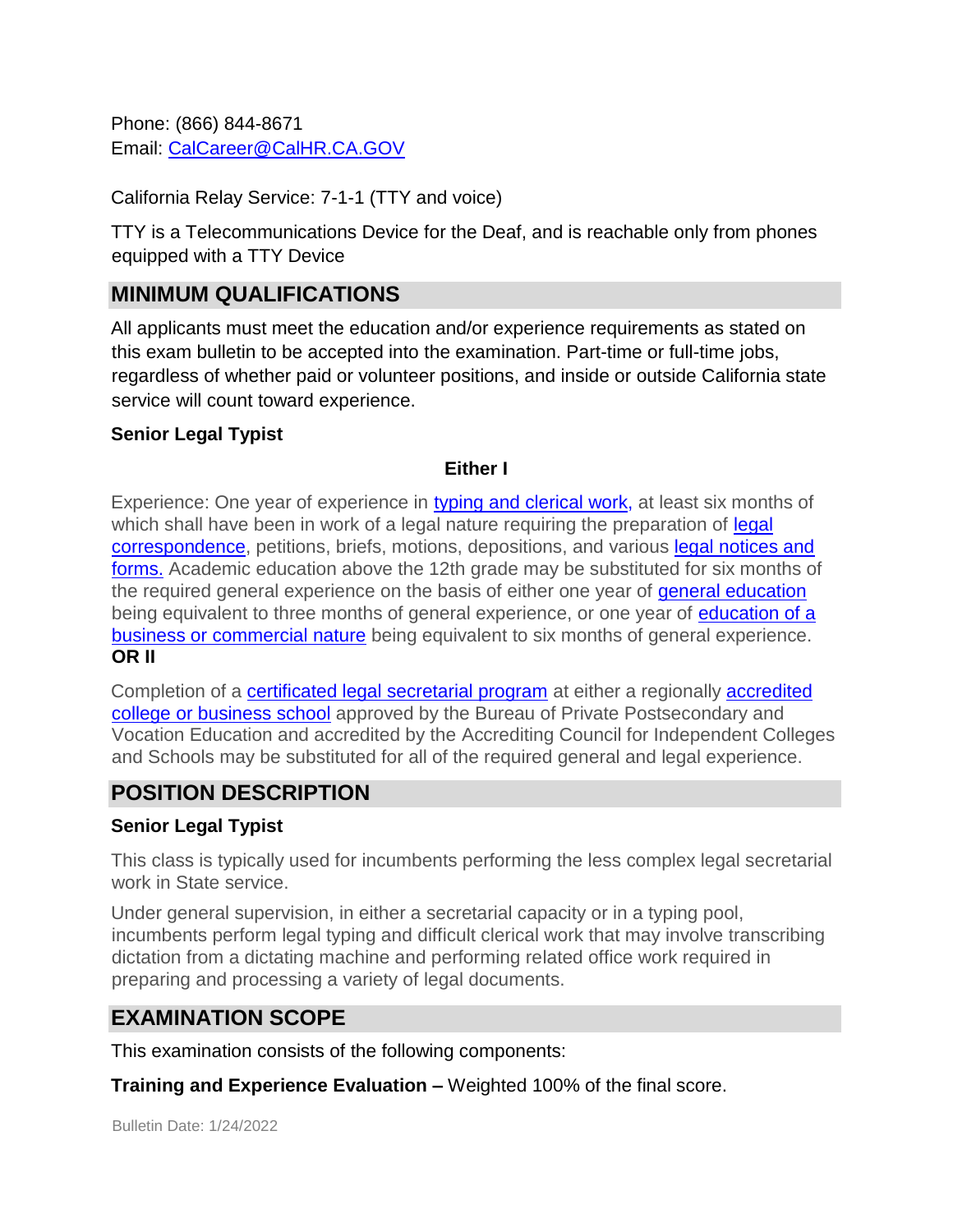The examination will consists solely of a **Training and Experience Evaluation.** To obtain a position on the eligible list, a minimum score of 70% must be received. Applicants will receive their score upon completion of the Training and Experience Evaluation process.

In addition to evaluating applicants' relative knowledge, skills, and ability, as demonstrated by quality and breadth of education and/or experience, emphasis in each exam component will be measuring competitively, relative job demands, each applicant's:

#### **Knowledge and Abilities Senior Legal Typist**

**Knowledge of:** Technical legal terms and various legal forms and documents and their processing; modern office methods, supplies, and equipment; business English and correspondence.

**Ability to:** Type at a speed of 45 words per minute; read and write English at a level required for successful job performance; establish and maintain effective working relationships; prepare correspondence independently; perform difficult legal clerical work including the ability to process a large variety of legal documents, spell correctly, use good English, and make arithmetic computations; transcribe accurately difficult dictation involving a variety of legal terms from a dictating machine; communicate effectively; follow directions; analyze situations accurately and take effective action.

# **ELIGIBLE LIST INFORMATION**

A servicewide, open eligible list for the **Senior Legal Typist** classification will be established for the State of California (all State of California departments, statewide).

The names of successful competitors will be merged onto the eligible list in order of final score regardless of exam date. Eligibility expires **twelve (12) months** after it is established. Applicants must then retake the examination to reestablish eligibility. Veterans' Preference will be granted for this examination. In accordance with Government Codes 18973.1 and 18973.5, whenever any veteran, or widow or widower of a veteran achieves a passing score on an open examination, he or she shall be ranked in the top rank of the resulting eligible list.

Veteran's status is verified by the California Department of Human Resources (CalHR). Information on this program and [the Veterans' Preference Application](https://www.jobs.ca.gov/CalHRPublic/Landing/Jobs/VeteransInformation.aspx) [\(](https://www.jobs.ca.gov/CalHRPublic/Landing/Jobs/VeteransInformation.aspx)Std. form 1093) is available online**.** Additional information on veteran benefits is available at the Department of Veterans Affairs.

Career Credits **will not** be added to the final score for this exam, because it does not meet the requirements to qualify for Career Credits.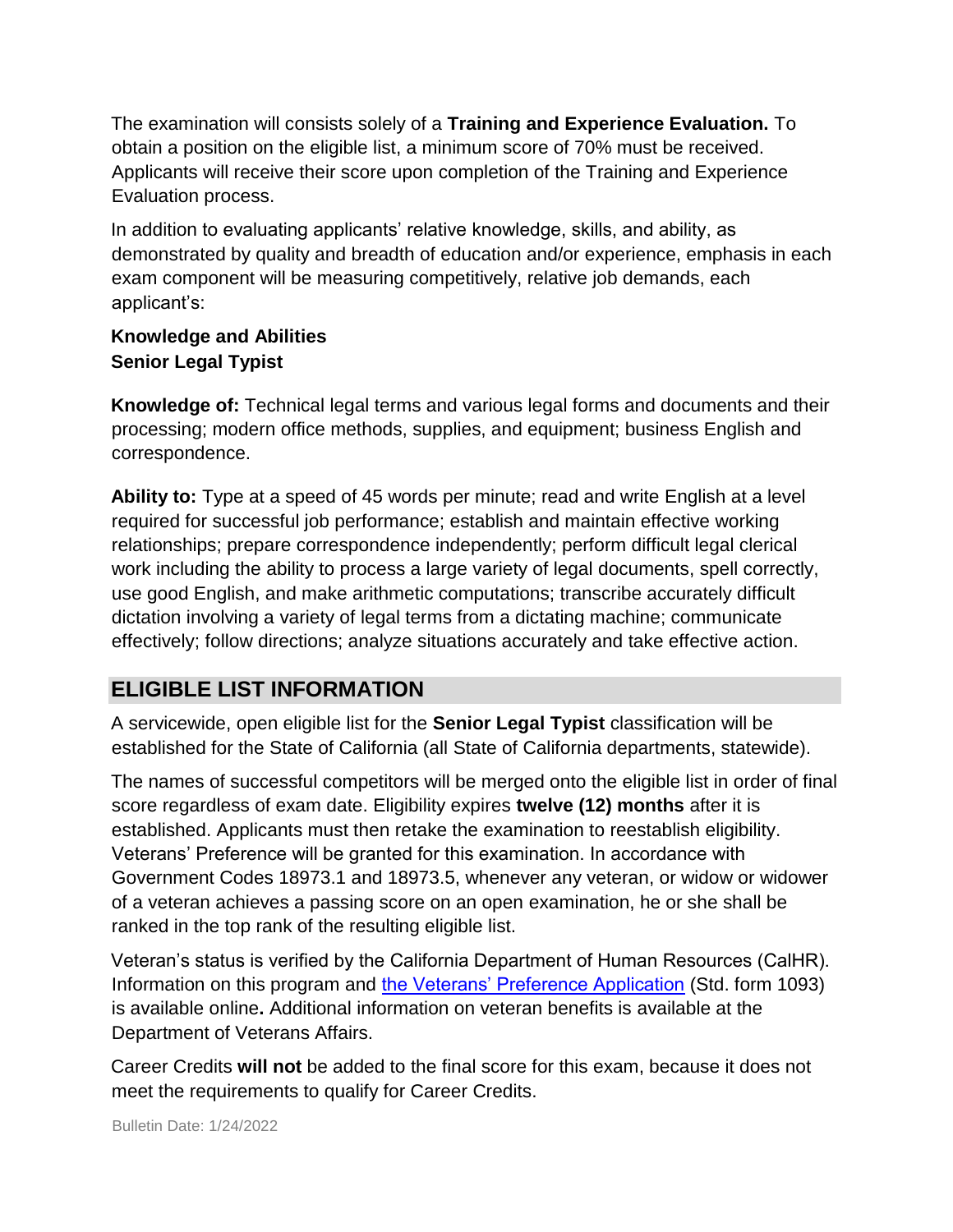# **EXAMINATION INFORMATION**

#### **[Preview of the Senior Legal Typist Training and Experience Evaluation](https://jobs.ca.gov/jobsgen/5PB41H.pdf)**

## **PREPARING FOR THE EXAMINATION**

Here is a list of suggested resources to have available prior to taking the exam.

**Employment History:** Employment dates, job titles, organization names and addresses, names of supervisors or persons who can verify your job responsibilities, and phone numbers of persons listed above.

**Education:** School names and addresses, degrees earned, dates attended, courses taken (verifiable on a transcript), persons or office who can verify education, and phone numbers of persons or offices listed above.

**Training:** Class titles, certifications received, names of persons who can verify your training, and phone numbers of persons listed above.

## **TAKING THE EXAMINATION**

**Take [the Senior Legal Typist examination](https://exams.spb.ca.gov/exams/slt/index.cfm)**

### **TESTING DEPARTMENTS**

State of California (all State of California departments)

## **CONTACT INFORMATION**

California Department of Human Resources CalCareer Service Center 1810 16th Street Sacramento, CA 95814 Phone: (866) 844-8671 Email: CalCareer@CalHR.CA.GOV

California Relay Service: 7-1-1 (TTY and voice)

TTY is a Telecommunications Device for the Deaf, and is reachable only from phones equipped with a TTY Device.

# **EQUAL OPPORTUNITY EMPLOYER**

The State of California is an equal opportunity employer to all, regardless of age, ancestry, color, disability (mental and physical), exercising the right of family care and medical leave, gender, gender expression, gender identity, genetic information, marital status, medical condition, military or veteran status, national origin, political affiliation,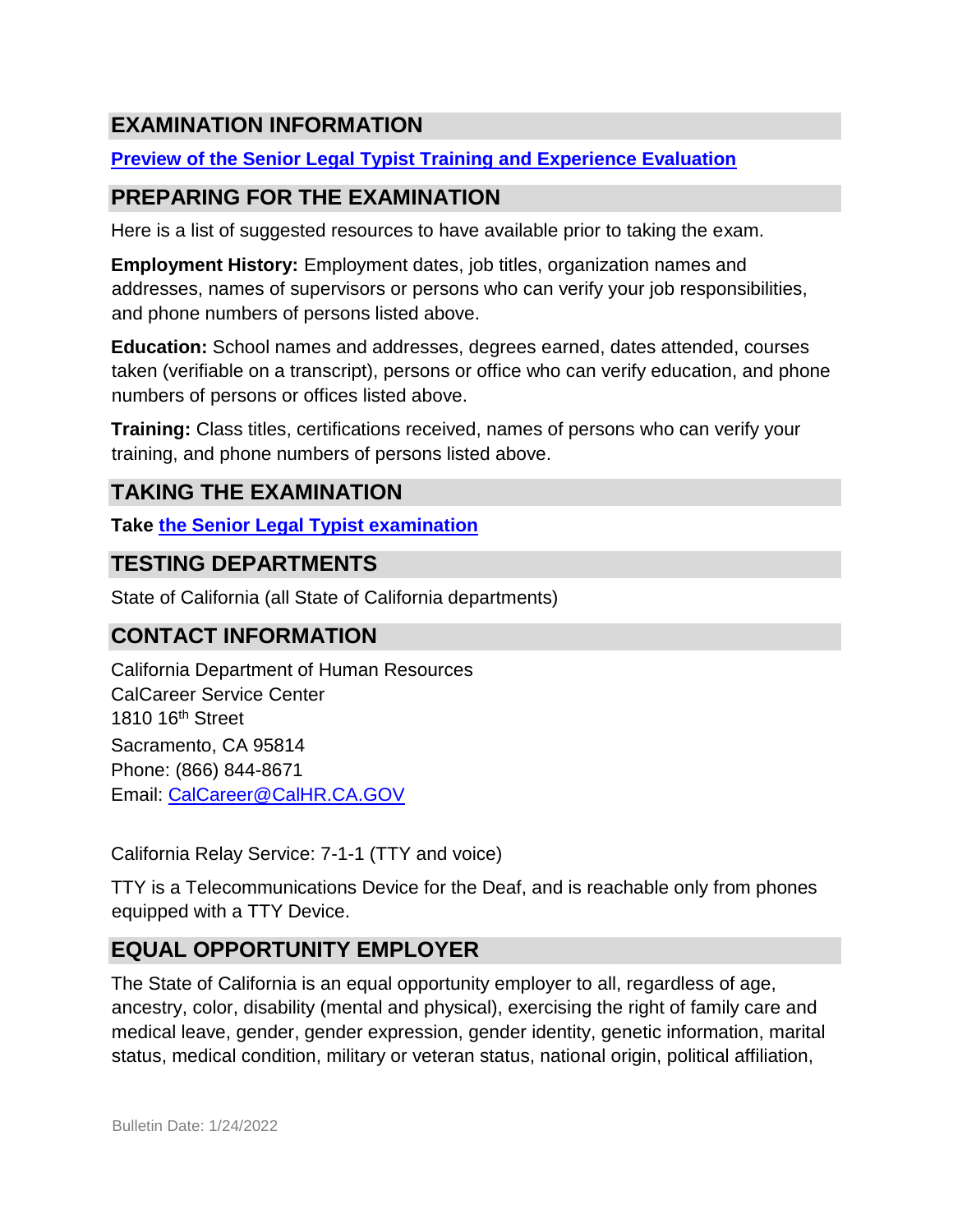race, religious creed, sex (includes pregnancy, childbirth, breastfeeding, and related medical conditions), and sexual orientation.

# **DRUG-FREE STATEMENT**

It is an objective of the State of California to achieve a drug-free State work place. Any applicant for State employment will be expected to behave in accordance with this objective, because the use of illegal drugs is inconsistent with the law of the State, the rules governing civil service, and the special trust placed in public servants.

# **GENERAL INFORMATION**

Examination and/or Employment Application (STD 678) forms are available at the California Department of Human Resources, local offices of the Employment Development Department, and through your **[CalCareer Account.](http://www.jobs.ca.gov/)**

If you meet the requirements stated on this examination bulletin, you may take this examination, which is competitive. Possession of the entrance requirements does not assure a place on the eligible list. Your performance in the examination described in this bulletin will be rated against a predetermined job-related rating, and all applicants who pass will be ranked according to their score.

The California Department of Human Resources (CalHR) reserves the right to revise the examination plan to better meet the needs of the service, if the circumstances under which this examination was planned change. Such revision will be in accordance with civil service laws and rules and all applicants will be notified.

General Qualifications: Applicants must possess essential personal qualifications including integrity, initiative, dependability, good judgement, the ability to work cooperatively with others, and a state of health consistent with the ability to perform the assigned duties of the class. A medical examination may be required. In open examinations, investigation may be made of employment records and personal history and fingerprinting may be required.

Eligible Lists: Eligible lists established by competitive examination, regardless of date, must be used in the following order: 1) sub-divisional promotional, 2) departmental promotional, 3) multi-departmental promotional, 4) servicewide promotional, 5) departmental open, 6) open. When there are two lists of the same kind, the older must be used first. Eligible lists will expire in one to four years unless otherwise stated on the bulletin.

High School Equivalence: Equivalence to completion of the  $12<sup>th</sup>$  grade may be demonstrated in any one of the following ways: 1) passing the General Education Development (GED) Test; 2) completion of 12 semester units of college-level work; 3) certification form the State Department of Education, a local school board, or high school authorities that the competitor is considered to have education equivalent to